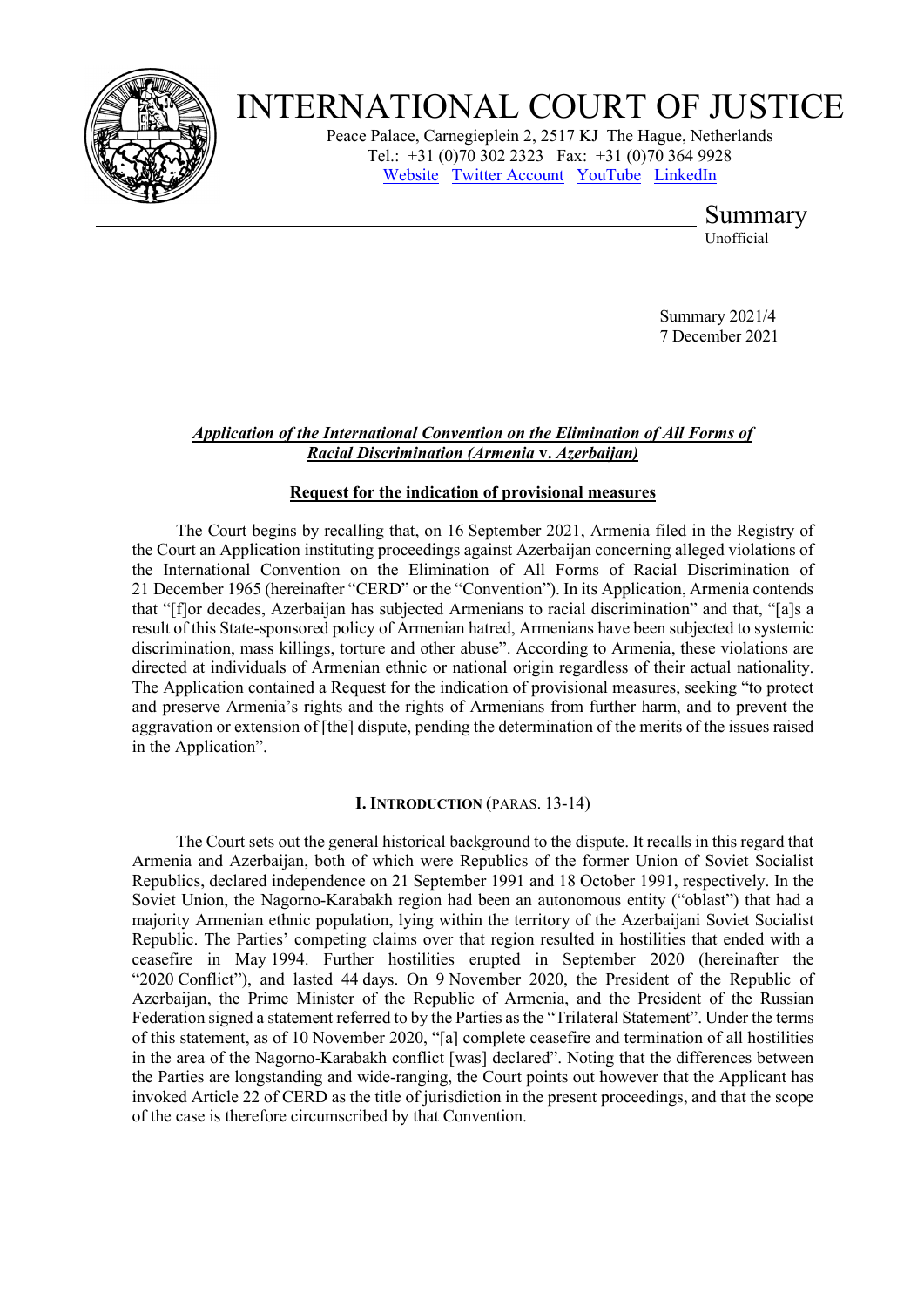# **II. PRIMA FACIE JURISDICTION** (PARAS. 15-43)

## **1. General observations** (paras. 15-18)

The Court recalls that, pursuant to its jurisprudence, it may indicate provisional measures only if the provisions relied on by the Applicant appear, prima facie, to afford a basis on which its jurisdiction could be founded, but that it need not satisfy itself in a definitive manner that it has jurisdiction as regards the merits of the case. In the present case, Armenia seeks to found the jurisdiction of the Court on Article 36, paragraph 1, of the Statute of the Court and on Article 22 of CERD. The Court must therefore first determine whether those provisions prima facie confer upon it jurisdiction to rule on the merits of the case, enabling it — if the other necessary conditions are fulfilled — to indicate provisional measures.

The Court notes that Armenia and Azerbaijan are both parties to CERD and that neither Party made reservations to Article 22 or to any other provision of CERD.

# **2. Existence of a dispute relating to the interpretation or application of CERD** (paras. 19-29)

The Court recalls that Article 22 of CERD makes the Court's jurisdiction conditional on the existence of a dispute relating to the interpretation or application of the Convention. Since Armenia has invoked as the basis of the Court's jurisdiction the compromissory clause in an international convention, the Court must ascertain whether the acts and omissions complained of by the Applicant are capable of falling within the provisions of that instrument and whether, as a consequence, the dispute is one which the Court has jurisdiction *ratione materiae* to entertain.

The Court observes that for the purposes of determining whether there was a dispute between the parties at the time of filing an application, it takes into account in particular any statements or documents exchanged between them. In so doing, it pays special attention to "the author of the statement or document, their intended or actual addressee, and their content". The existence of a dispute is a matter for objective determination by the Court; it is a matter of substance, and not a question of form or procedure.

The Court notes that Armenia argues that Azerbaijan has acted and continues to act in violation of its obligations under Articles 2, 3, 4, 5, 6 and 7 of CERD and asserts that Azerbaijan bears responsibility, *inter alia*, for the inhuman and degrading treatment of prisoners of war and civilian detainees of Armenian national or ethnic origin held in its custody; for engaging in practices of ethnic cleansing; for glorifying, rewarding and condoning acts of racism; for inciting racial hatred, giving as an example, mannequins depicting Armenian soldiers in a degrading way at the "Military Trophies Park" which opened in Baku in the aftermath of the 2020 Conflict; for facilitating, tolerating and failing to punish and prevent hate speech; and for systematically destroying and falsifying Armenian cultural sites and heritage.

The Court considers that the exchanges between the Parties prior to the filing of the Application indicate that they differ as to whether certain acts or omissions allegedly committed by Azerbaijan gave rise to violations of its obligations under CERD. The Court notes that, according to Armenia, Azerbaijan has violated its obligations under the Convention in various ways, while Azerbaijan has denied that it has committed any of the alleged violations and that the acts complained of fall within the scope of CERD. The Court observes that the divergence of views between Armenia and Azerbaijan regarding the latter's compliance with its commitments under CERD was already apparent in the first exchange of letters between the Ministers for Foreign Affairs of the Parties, dated 11 November 2020 and 8 December 2020 respectively, in the immediate aftermath of the 2020 Conflict. For the Court, the divergence of views is further demonstrated by subsequent exchanges between the Parties. For the purposes of the present proceedings, the Court recalls that it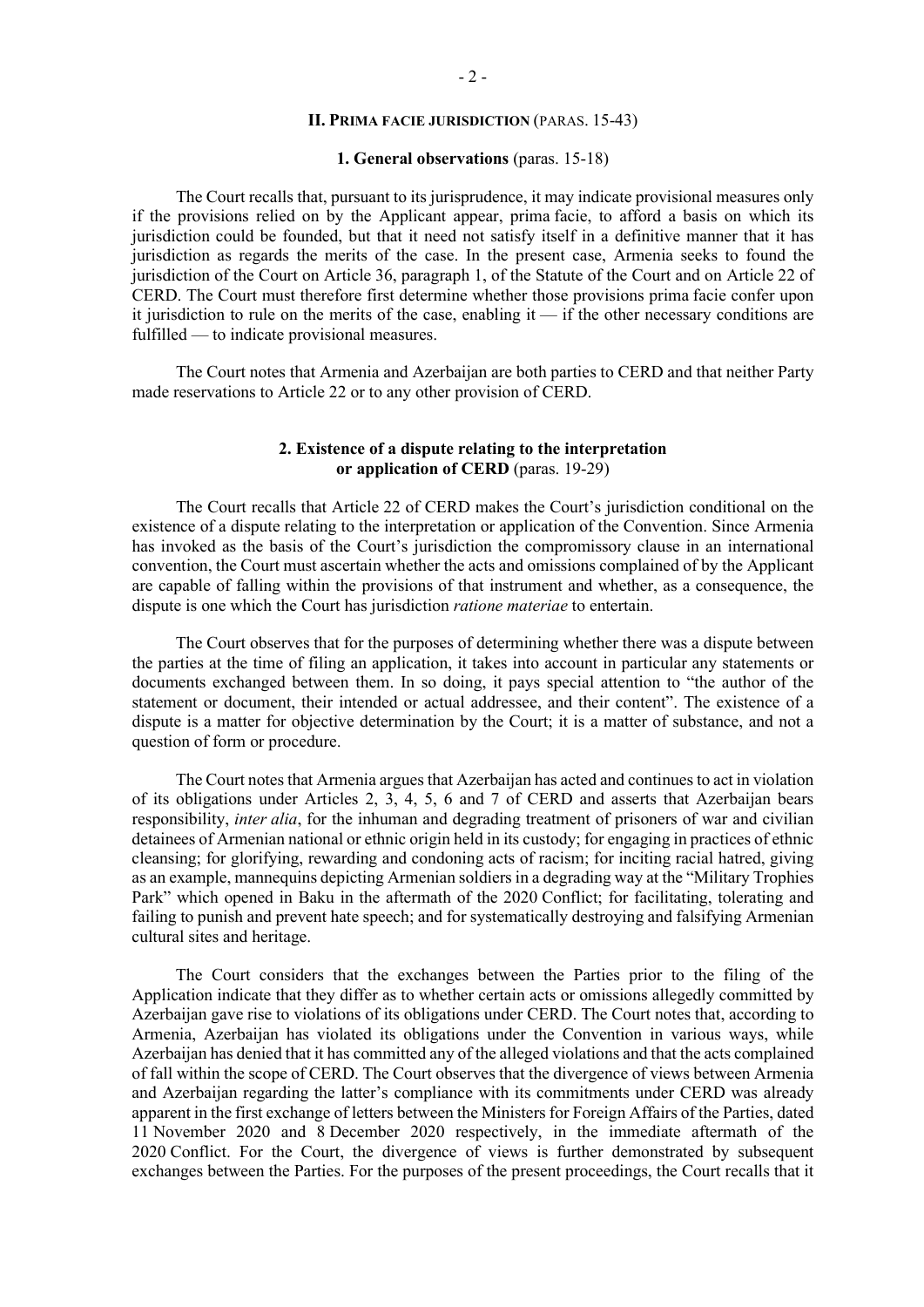is not required to ascertain whether any violations of Azerbaijan's obligations under CERD have occurred, a finding that could only be made as part of the examination of the merits of the case. At the stage of making an order on provisional measures, the Court's task is to establish whether the acts and omissions complained of by Armenia are capable of falling within the provisions of CERD. In the Court's view, at least some of the acts and omissions alleged by Armenia to have been committed by Azerbaijan are capable of falling within the provisions of the Convention.

The Court finds therefore that there is a sufficient basis at this stage to establish prima facie the existence of a dispute between the Parties relating to the interpretation or application of CERD.

## **3. Procedural preconditions** (paras. 30-42)

Turning to the procedural preconditions set out in Article 22 of CERD, the Court observes that, under that Article, a dispute may be referred to the Court only if it is "not settled by negotiation or by the procedures expressly provided for in this Convention". The Court recalls in that regard that it has previously ruled that Article 22 of CERD establishes procedural preconditions to be met before the seisin of the Court. The Court further recalls that it has also held that the above-mentioned preconditions to its jurisdiction are alternative and not cumulative. Since Armenia does not contend that its dispute with Azerbaijan was submitted to "procedures expressly provided for in [the] Convention", which begin with a referral to the Committee on the Elimination of Racial Discrimination under Article 11 of CERD, the Court will only ascertain whether the dispute is one that is "not settled by negotiation", within the meaning of Article 22. In addition, Article 22 of CERD states that a dispute may be referred to the Court at the request of any of the parties to that dispute only if they have not agreed to another mode of settlement. The Court notes in this respect that neither Party contends that they have agreed to another mode of settlement. Thus, at this stage of the proceedings, the Court will examine whether it appears, prima facie, that Armenia genuinely attempted to engage in negotiations with Azerbaijan, with a view to resolving their dispute concerning the latter's compliance with its substantive obligations under CERD, and whether Armenia pursued these negotiations as far as possible.

Regarding the precondition of negotiation contained in Article 22 of CERD, the Court observes that negotiations are distinct from mere protests or disputations and require a genuine attempt by one of the parties to engage in discussions with the other party, with a view to resolving the dispute. Where negotiations are attempted or have commenced, the precondition of negotiation is met only when the attempt to negotiate has been unsuccessful or where negotiations have failed, become futile or deadlocked. In order to meet this precondition, "the subject-matter of the negotiations must relate to the subject-matter of the dispute which, in turn, must concern the substantive obligations contained in the treaty in question".

The Court notes that, as evidenced by the material before it, Armenia raised allegations of violations by Azerbaijan of its obligations under CERD in various bilateral exchanges subsequent to the signing of the Trilateral Statement in November 2020. In particular, the Parties corresponded through a series of diplomatic Notes over a period running from November 2020 to September 2021 and held several rounds of bilateral meetings covering the procedural modalities, scope and topics of their negotiations concerning alleged violations of obligations arising under CERD.

The Court observes that, between the first exchange between the Ministers for Foreign Affairs of Armenia and Azerbaijan, by letters dated 11 November 2020 and 8 December 2020 respectively, and the last bilateral meeting held on 14-15 September 2021, the positions of the Parties do not appear to have evolved. Although the Parties were able to agree on certain procedural modalities, including scheduling timetables and topics of discussion, no similar progress was made in terms of substantive matters relating to Armenia's allegations of Azerbaijan's non-compliance with its obligations under CERD. The information available to the Court regarding the bilateral sessions held on 15-16 July 2021, 30-31 August 2021 and 14-15 September 2021 shows a lack of progress in reaching common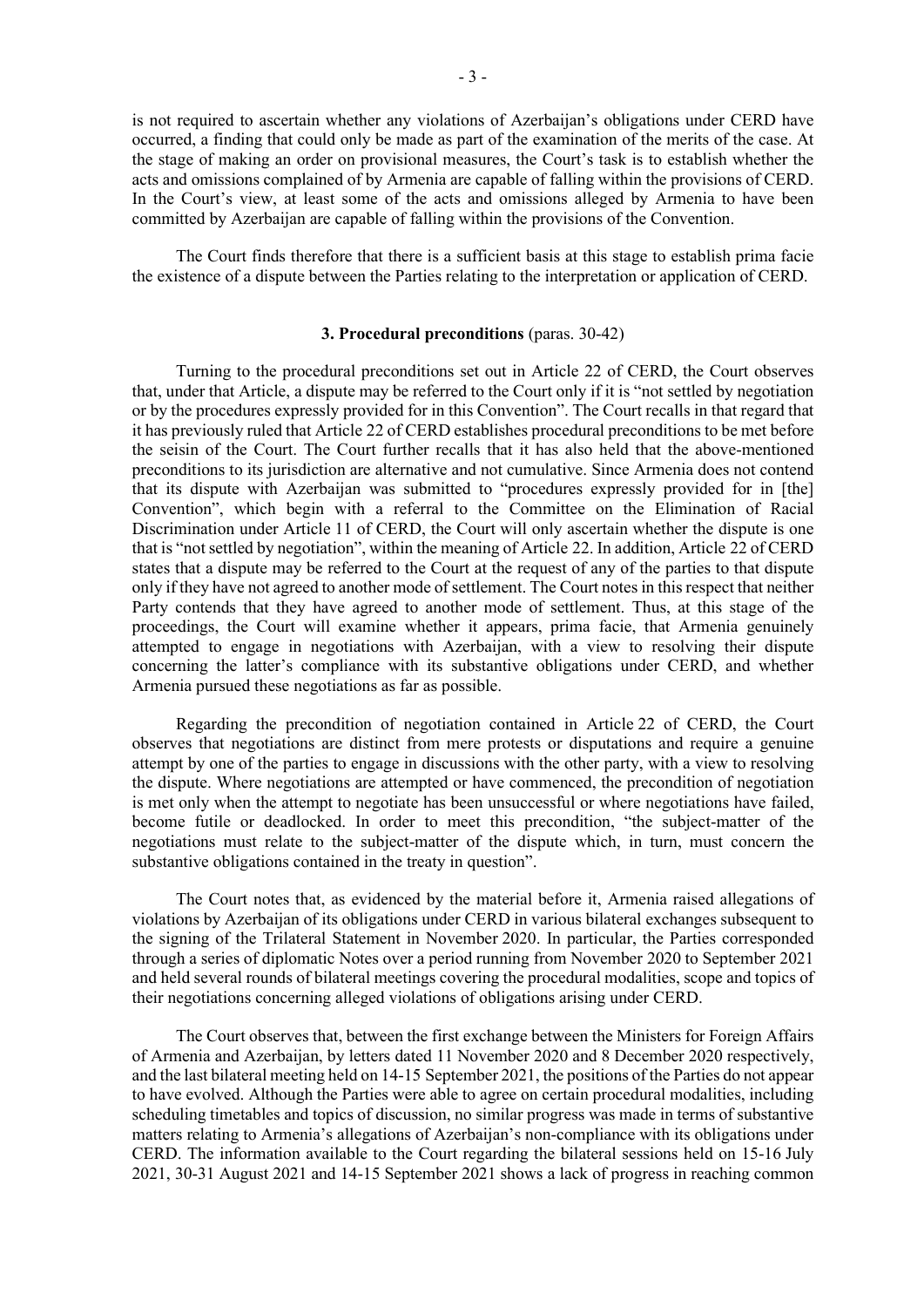ground on substantive issues. In the view of the Court, despite the fact that Armenia alleged in bilateral exchanges that Azerbaijan had violated a number of obligations under CERD and that the Parties engaged in a significant number of written exchanges and meetings over a period of several months, it seems that their positions on the alleged non-compliance by Azerbaijan with its obligations under CERD remained unchanged and that their negotiations had reached an impasse. It therefore appears to the Court that the dispute between the Parties regarding the interpretation and application of CERD had not been settled by negotiation as of the date of the filing of the Application.

Recalling that, at this stage of the proceedings, the Court need only decide whether, prima facie, it has jurisdiction, the Court finds that the procedural preconditions under Article 22 of CERD appear to have been met.

#### **4. Conclusion as to prima facie jurisdiction** (para. 43)

In light of the foregoing, the Court concludes that, prima facie, it has jurisdiction pursuant to Article 22 of CERD to entertain the case to the extent that the dispute between the Parties relates to the "interpretation or application" of the Convention.

# **III. THE RIGHTS WHOSE PROTECTION IS SOUGHT AND THE LINK BETWEEN SUCH RIGHTS AND THE MEASURES REQUESTED** (PARAS. 44-68)

In considering the rights whose protection is sought, the Court observes that the power of the Court to indicate provisional measures under Article 41 of the Statute has as its object the preservation of the respective rights claimed by the parties in a case, pending its decision on the merits thereof. It follows that the Court must be concerned to preserve by such measures the rights which may subsequently be adjudged by it to belong to either party. Therefore, the Court may exercise this power only if it is satisfied that the rights asserted by the party requesting such measures are at least plausible.

The Court adds, however, that, at this stage of the proceedings, it is not called upon to determine definitively whether the rights which Armenia wishes to see protected exist; it need only decide whether the rights claimed by Armenia on the merits, and for which it is seeking protection, are plausible. Moreover, a link must exist between the rights whose protection is sought and the provisional measures being requested.

The Court notes that CERD imposes a number of obligations on States parties with regard to the elimination of racial discrimination in all its forms and manifestations. It further notes that that Articles 2, 3, 4, 5, 6 and 7 of CERD are intended to protect individuals from racial discrimination and recalls, as it did in past cases in which Article 22 of CERD was invoked as the basis of its jurisdiction, that there is a correlation between respect for individual rights enshrined in the Convention, the obligations of States parties under CERD and the right of States parties to seek compliance therewith.

The Court recalls that a State party to CERD may invoke the rights set out in the above-mentioned articles only to the extent that the acts complained of constitute acts of racial discrimination as defined in Article 1 of the Convention. In the context of a request for the indication of provisional measures, the Court examines whether the rights claimed by an applicant are at least plausible.

The Court considers, on the basis of the information presented to it by the Parties, that at least some of the rights claimed by Armenia are plausible rights under the Convention. In relation to persons that Armenia identifies as prisoners of war and civilian detainees taken captive during the 2020 Conflict or in its aftermath, the Court observes that Armenia asserts two distinct rights: the right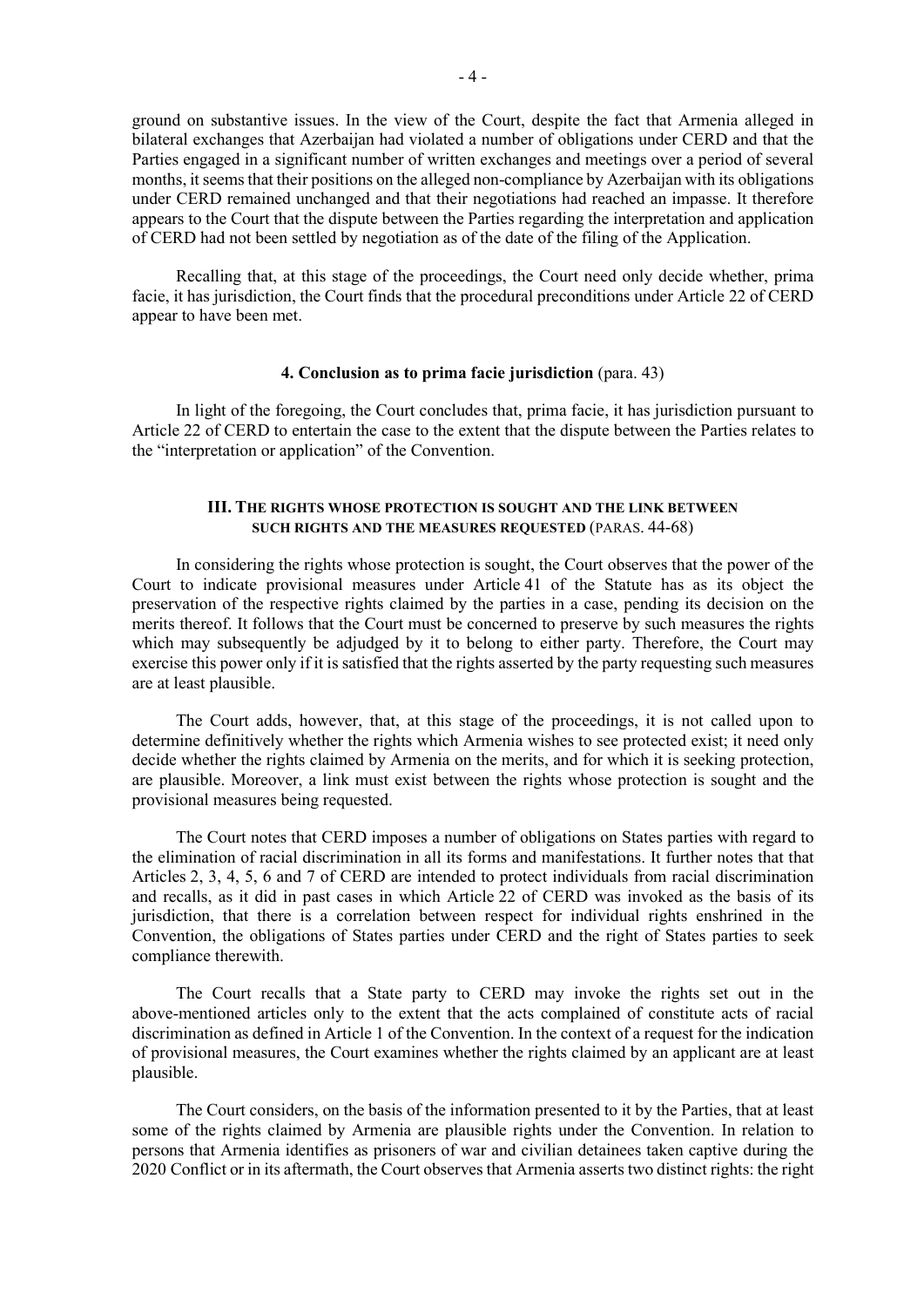to be repatriated and the right to be protected from inhuman or degrading treatment. The Court notes that international humanitarian law governs the release of persons fighting on behalf of one State who were detained during hostilities with another State. It also recalls that measures based on current nationality do not fall within the scope of CERD. The Court does not consider that CERD plausibly requires Azerbaijan to repatriate all persons identified by Armenia as prisoners of war and civilian detainees. Armenia has not placed before the Court evidence indicating that these persons continue to be detained by reason of their national or ethnic origin. However, the Court finds plausible the right of such persons not to be subjected to inhuman or degrading treatment based on their national or ethnic origin while being detained by Azerbaijan. The Court also considers plausible the rights allegedly violated through incitement and promotion to racial hatred and discrimination against persons of Armenian national or ethnic origin by high-ranking officials of Azerbaijan and through vandalism and desecration affecting Armenian cultural heritage.

The Court then turns to the condition of the link between the rights claimed by Armenia and the provisional measures requested. In this regard the Court recalls that at this stage of the proceedings only some of the rights claimed by Armenia have been found to be plausible. It will therefore limit itself to considering the existence of the requisite link between these rights and the measures requested by Armenia.

The Court is of the view that a link exists between certain measures requested by Armenia and the plausible rights it seeks to protect. This is the case for measures aimed at requesting Azerbaijan to treat all persons that Armenia identifies as prisoners of war and civilian detainees taken captive during the 2020 Conflict or in its aftermath in accordance with its obligations under CERD, including with respect to their right to security of person and protection by the State against all bodily harm; to refrain from espousing hatred against persons of Armenian national or ethnic origin; and to prevent, prohibit and punish vandalism, destruction or alteration of Armenian historic, cultural and religious heritage and to protect the right to access and enjoy that heritage. These measures, in the Court's view, are directed at safeguarding plausible rights invoked by Armenia under CERD.

The Court concludes, therefore, that a link exists between some of the rights claimed by Armenia and some of the requested provisional measures.

## **IV. RISK OF IRREPARABLE PREJUDICE AND URGENCY** (PARAS. 69-88)

The Court recalls that, pursuant to Article 41 of its Statute, it has the power to indicate provisional measures when irreparable prejudice could be caused to rights which are the subject of judicial proceedings or when the alleged disregard of such rights may entail irreparable consequences. However, the power of the Court to indicate provisional measures will be exercised only if there is urgency, in the sense that there is a real and imminent risk that irreparable prejudice will be caused to the rights claimed before the Court gives its final decision. The condition of urgency is met when the acts susceptible of causing irreparable prejudice can "occur at any moment" before the Court makes a final decision on the case. The Court must therefore consider whether such a risk exists at this stage of the proceedings. The Court is not called upon, for the purposes of its decision on the Request for the indication of provisional measures, to establish the existence of breaches of CERD, but to determine whether the circumstances require the indication of provisional measures for the protection of rights under this instrument. It cannot at this stage make definitive findings of fact, and the right of each Party to submit arguments in respect of the merits remains unaffected by the Court's decision on the Request for the indication of provisional measures.

The Court then considers whether irreparable prejudice could be caused to those rights which it found to be plausible and whether there is urgency, in the sense that there is a real and imminent risk that irreparable prejudice will be caused to those rights before the Court gives its final decision.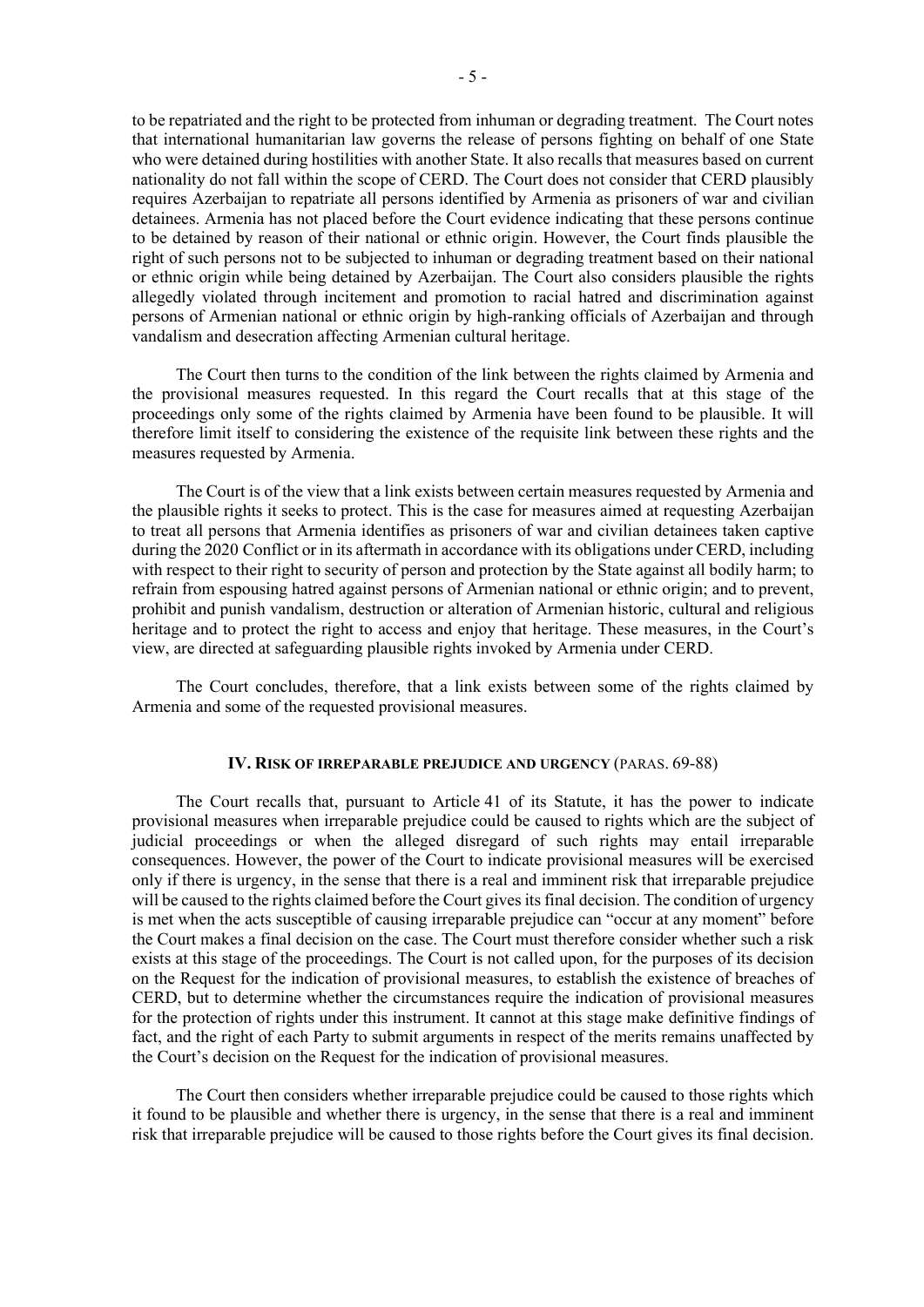The Court recalls that in past cases in which CERD was at issue, it stated that the rights stipulated in Article 5 *(a)*, *(b)*, *(c)*, *(d)* and *(e)* are of such a nature that prejudice to them is capable of causing irreparable harm. The Court considers that this statement also holds true in respect of the right of persons not to be subject to racial hatred and discrimination that stems from Article 4 of CERD. The Court further observes that, as it has noted previously, individuals subject to inhuman and degrading treatment or torture could be exposed to a serious risk of irreparable prejudice. The Court also recalls that it has recognized that psychological distress, like bodily harm, can lead to irreparable prejudice.

In the view of the Court, acts prohibited under Article  $4$  of CERD  $-$  such as propaganda promoting racial hatred and incitement to racial discrimination or to acts of violence against any group of persons based on their national or ethnic origin — can generate a pervasive racially charged environment within society. This holds particularly true when rhetoric espousing racial discrimination is employed by high-ranking officials of the State. Such a situation may have serious damaging effects on individuals belonging to the protected group. Such damaging effects may include, but are not limited to, the risk of bodily harm or psychological harm and distress. The Court has also indicated previously that cultural heritage could be subject to a serious risk of irreparable prejudice when such heritage "has been the scene of armed clashes between the Parties" and when "such clashes may reoccur".

After reviewing the information placed before the Court by the Parties, the Court concludes that the alleged disregard of the rights deemed plausible by the Court may entail irreparable prejudice to those rights and that there is urgency, in the sense that there is a real and imminent risk that such prejudice will be caused before the Court makes a final decision in the case.

## **V. CONCLUSION AND MEASURES TO BE ADOPTED** (PARAS. 89-97)

The Court concludes from all of the above considerations that the conditions required by its Statute for it to indicate provisional measures are met. It is therefore necessary, pending its final decision, for the Court to indicate certain measures in order to protect the rights claimed by Armenia, as identified above. The Court recalls that it has the power, under its Statute, when a request for provisional measures has been made, to indicate measures that are, in whole or in part, other than those requested.

In the present case, having considered the terms of the provisional measures requested by Armenia and the circumstances of the case, the Court finds that the measures to be indicated need not be identical to those requested. The Court considers that Azerbaijan must, in accordance with its obligations under CERD, protect from violence and bodily harm all persons captured in relation to the 2020 Conflict who remain in detention, and ensure their security and equality before the law; take all necessary measures to prevent the incitement and promotion of racial hatred and discrimination, including by its officials and public institutions, targeted at persons of Armenian national or ethnic origin; and, take all necessary measures to prevent and punish acts of vandalism and desecration affecting Armenian cultural heritage, including but not limited to churches and other places of worship, monuments, landmarks, cemeteries and artefacts.

With regard to certain exhibits in the "Military Trophies Park", the Court takes full cognizance of the representation made by the Agent of Azerbaijan during the oral proceedings regarding these exhibits, namely that mannequins depicting Armenian soldiers and displays of helmets allegedly worn by Armenian soldiers during the 2020 Conflict have been permanently removed from the park and will not be shown in the future. The Court further notes that the Agent of Azerbaijan also referred to two letters, whereby the Director of the "Military Trophies Park" indicated that "all mannequins displayed at the Military Trophies Park . . . were removed on October 1, 2021" and that, "on October 08, 2021 all helmets were removed from the Military Trophies Park". The Director of the "Military Trophies Park" further indicated that "[t]he mannequins and helmets will not be displayed at the Military Trophy Park or the Memorial Complex/Museum in the future".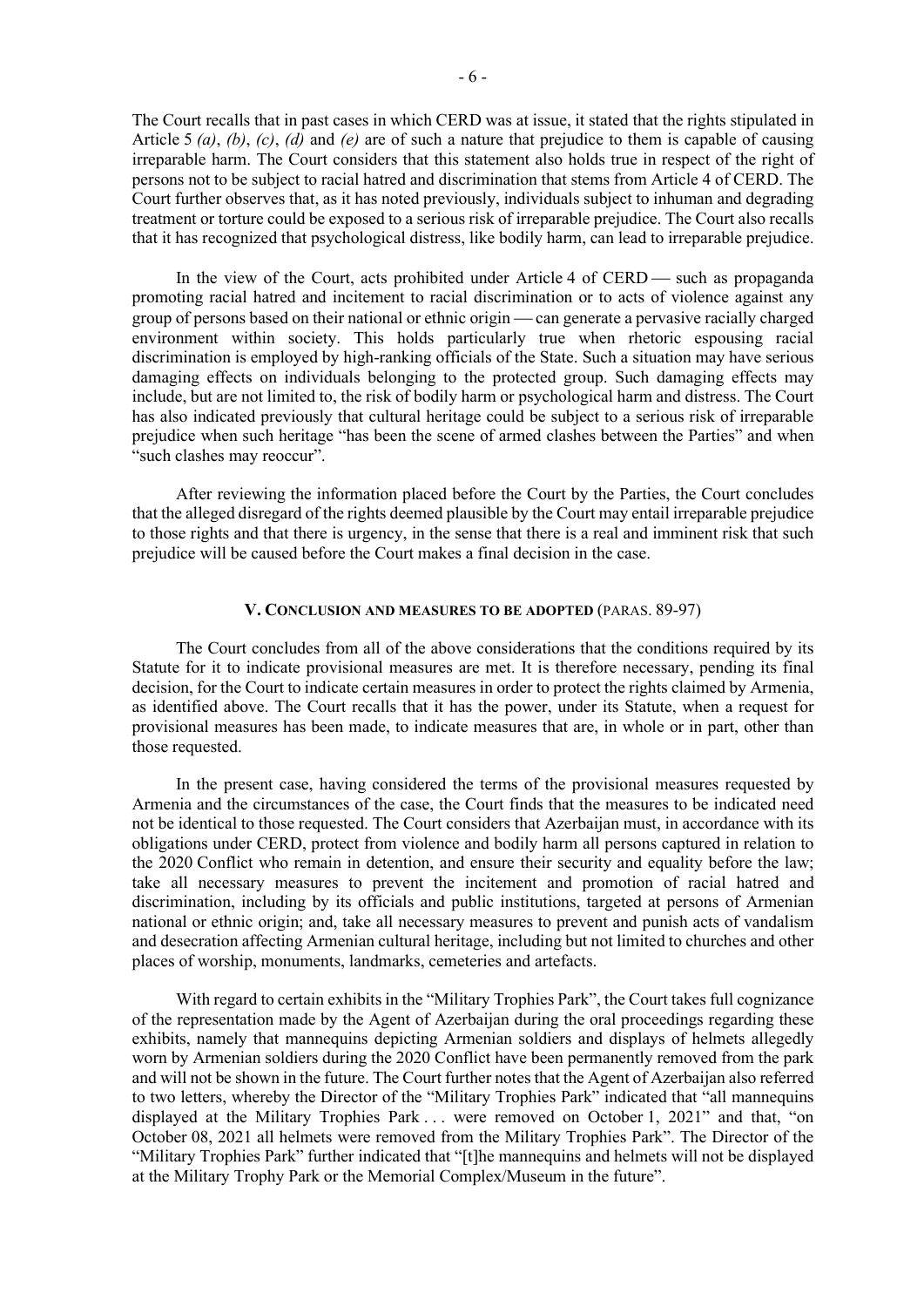Finally, the Court recalls that Armenia has requested it to indicate measures aimed at ensuring the non-aggravation of the dispute with Azerbaijan. When it is indicating provisional measures for the purpose of preserving specific rights, the Court may also indicate provisional measures with a view to preventing the aggravation or extension of a dispute whenever it considers that the circumstances so require. In the present case, having considered all the circumstances, the Court deems it necessary to indicate an additional measure directed to both Parties and aimed at ensuring the non-aggravation of their dispute. With regard to Armenia's request that the Court indicate provisional measures directing Azerbaijan "to prevent the destruction and ensure the preservation of evidence related to allegations of acts within the scope of CERD" and to provide regular reports on the implementation of provisional measures, the Court considers that, in the particular circumstances of the case, these measures are not warranted.

## **VI. OPERATIVE PARAGRAPH** (PARA. 98)

The full text of the final paragraph of the Order reads as follows:

"For these reasons,

THE COURT,

*Indicates* the following provisional measures:

(1) The Republic of Azerbaijan shall, in accordance with its obligations under the International Convention on the Elimination of All Forms of Racial Discrimination,

*(a)* By fourteen votes to one,

Protect from violence and bodily harm all persons captured in relation to the 2020 Conflict who remain in detention, and ensure their security and equality before the law;

- IN FAVOUR: *President* Donoghue; *Vice-President* Gevorgian; *Judges* Tomka, Abraham, Bennouna, Xue, Sebutinde, Bhandari, Robinson, Salam, Iwasawa, Nolte; *Judges* ad hoc Keith, Daudet;
- AGAINST: *Judge* Yusuf;
- *(b)* Unanimously,

Take all necessary measures to prevent the incitement and promotion of racial hatred and discrimination, including by its officials and public institutions, targeted at persons of Armenian national or ethnic origin;

*(c)* By thirteen votes to two,

Take all necessary measures to prevent and punish acts of vandalism and desecration affecting Armenian cultural heritage, including but not limited to churches and other places of worship, monuments, landmarks, cemeteries and artefacts;

IN FAVOUR: *President* Donoghue; *Vice-President* Gevorgian; *Judges* Tomka, Abraham, Bennouna, Xue, Sebutinde, Bhandari, Robinson, Salam, Iwasawa, Nolte; *Judge* ad hoc Daudet;

AGAINST: *Judge* Yusuf; *Judge* ad hoc Keith;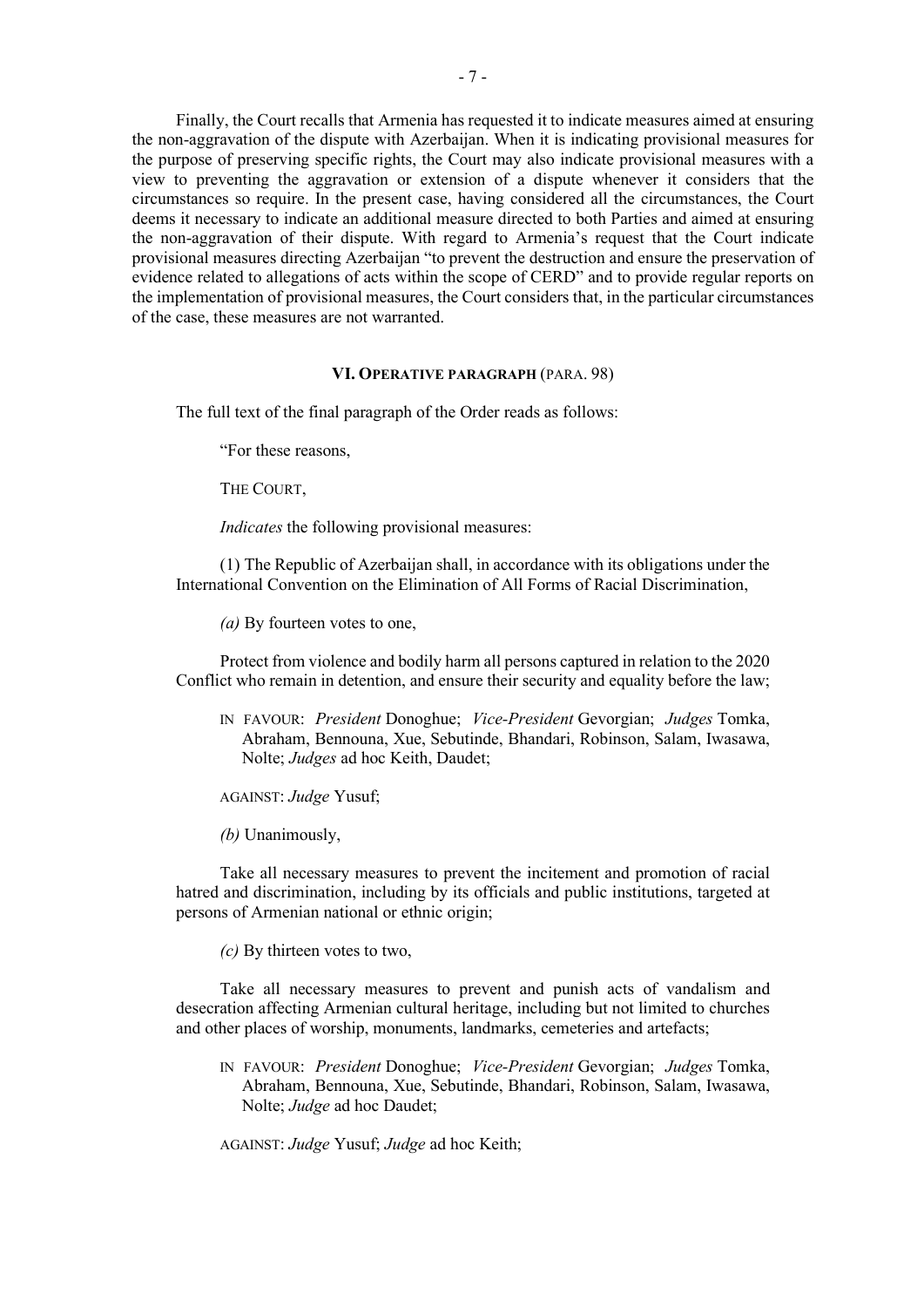(2) Unanimously,

Both Parties shall refrain from any action which might aggravate or extend the dispute before the Court or make it more difficult to resolve."

\*

Judge YUSUF appends a dissenting opinion to the Order of the Court; Judge IWASAWA appends a declaration to the Order of the Court; Judge *ad hoc* KEITH appends a declaration to the Order of the Court.

 $\overline{\phantom{a}}$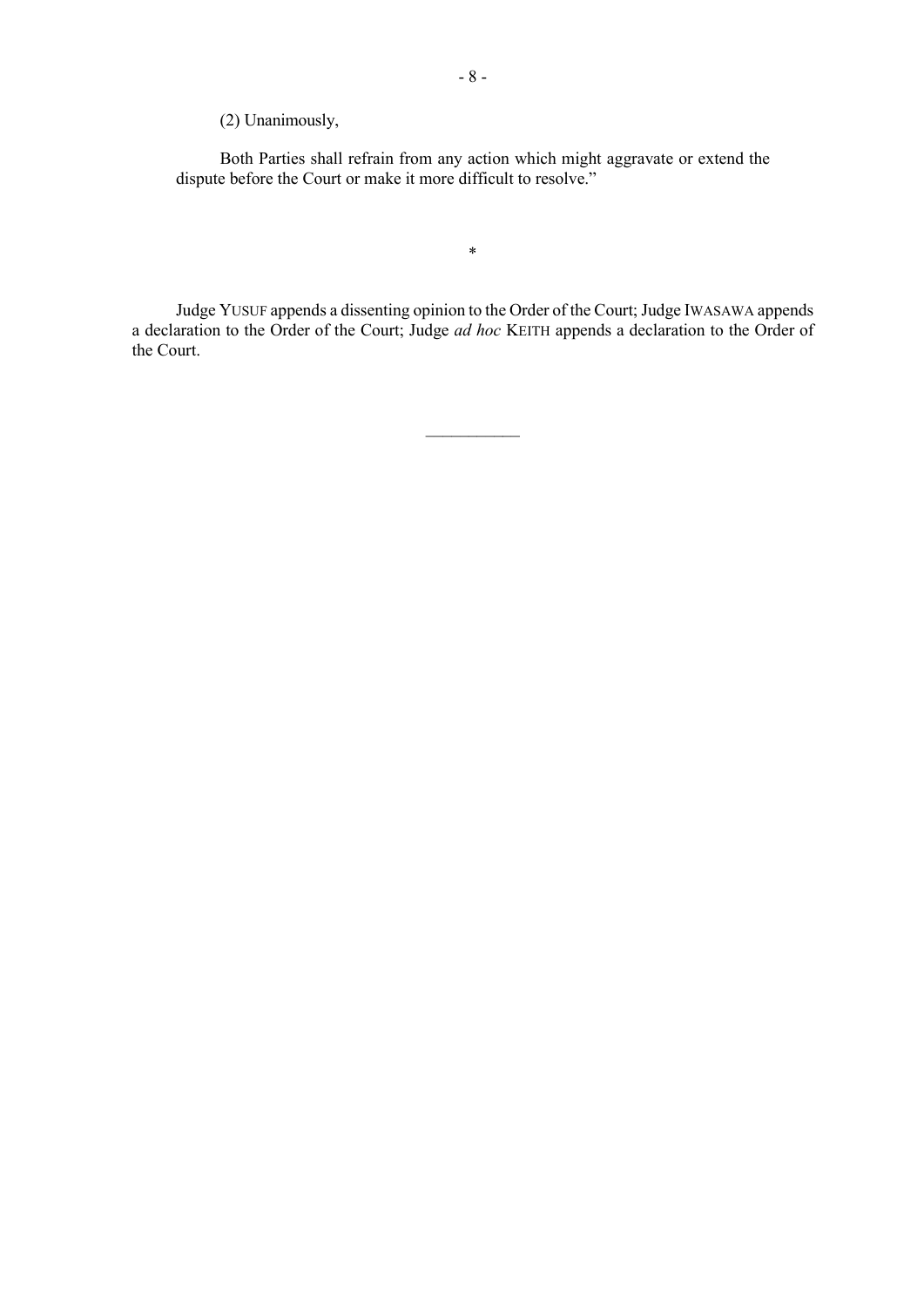#### **Dissenting opinion of Judge Yusuf**

In his dissenting opinion, Judge Yusuf explains the reasons for his disagreement with subparagraphs 1 *(a)* and 1 *(c)* of the *dispositif* of the Order, which he considers as relating to rights that do not fall, even prima facie, within the scope of CERD. He expresses his concern that through this Order, the Court may transform CERD into a receptacle in which all sorts of asserted rights may be stuffed. He disagrees with the indication by the Court of provisional measures for the protection of all persons captured by Azerbaijan in relation to the 2020 Conflict from violence and bodily harm without at least some evidence that they are being held or allegedly mistreated due to their ethnic or national origin, thus bringing their situation under CERD. In his view, such persons should certainly be protected from bodily harm and violence, but CERD is neither applicable to their detention nor to their treatment. In this context, he refers to paragraph 60 of the Order, which states that "Armenia has not placed before the Court evidence indicating that these persons continue to be detained by reason of their national or ethnic origin". For Judge Yusuf, if the Court is not satisfied that these persons are being detained by reason of their national or ethnic origin, it is difficult to understand by what means the Court has come to be persuaded, even prima facie, that the same persons are allegedly being mistreated because of their national or ethnic origin. It is his view that there are no justifiable grounds in CERD in the present case for the Court to exercise the powers granted to it by Article 41 of the Statute with respect to the alleged mistreatment of such detainees.

Judge Yusuf expresses similar views and concerns with regard to the indication of provisional measures on the prevention and punishment of alleged acts of vandalism and desecration of cultural heritage sites. In his view, considerations of race and racial discrimination cannot and do not apply to the protection of monuments, groups of buildings, sites and artifacts. Also, there is neither a direct link nor a consequential relationship between Article 5 *(e)* (vi) of CERD and the protection of cultural or religious sites, which falls within the ambit of other instruments of international law. Furthermore, Judge Yusuf considers it untenable to assert that religious heritage, in the sense of churches, cathedrals or other places of worship, is plausibly protected under CERD since, amongst other reasons, the drafters of CERD decided not to address religious discrimination or religious intolerance in this Convention, and consequently Article 1, paragraph 1, of CERD does not list religion or creed amongst the prohibited grounds for the purposes of "racial discrimination".

#### **Declaration of Judge Iwasawa**

Judge Iwasawa observes that, in accordance with Article 4 of CERD, measures designed to eradicate incitement to racial hatred must be adopted "with due regard to the principles of the Universal Declaration of Human Rights", including freedom of expression. The exercise of the right to freedom of expression may be subject to certain restrictions, which are, however, only permitted under specific conditions. Measures designed to eradicate incitement to racial hatred must meet those conditions.

The Parties to the present case were twice engaged in large-scale hostilities against each other in their recent history. Judge Iwasawa emphasizes that it is in these circumstances that the Court indicates that Azerbaijan shall take all necessary measures to prevent the incitement and promotion of racial hatred targeted at persons of Armenian national or ethnic origin.

## **Declaration of Judge a***d hoc* **Keith**

Judge *ad hoc* Keith addresses two matters.

First, he offers an additional reason for the rejection of the request by Armenia for the release of detainees. The relief sought by Armenia in its Application does not include a request for the release